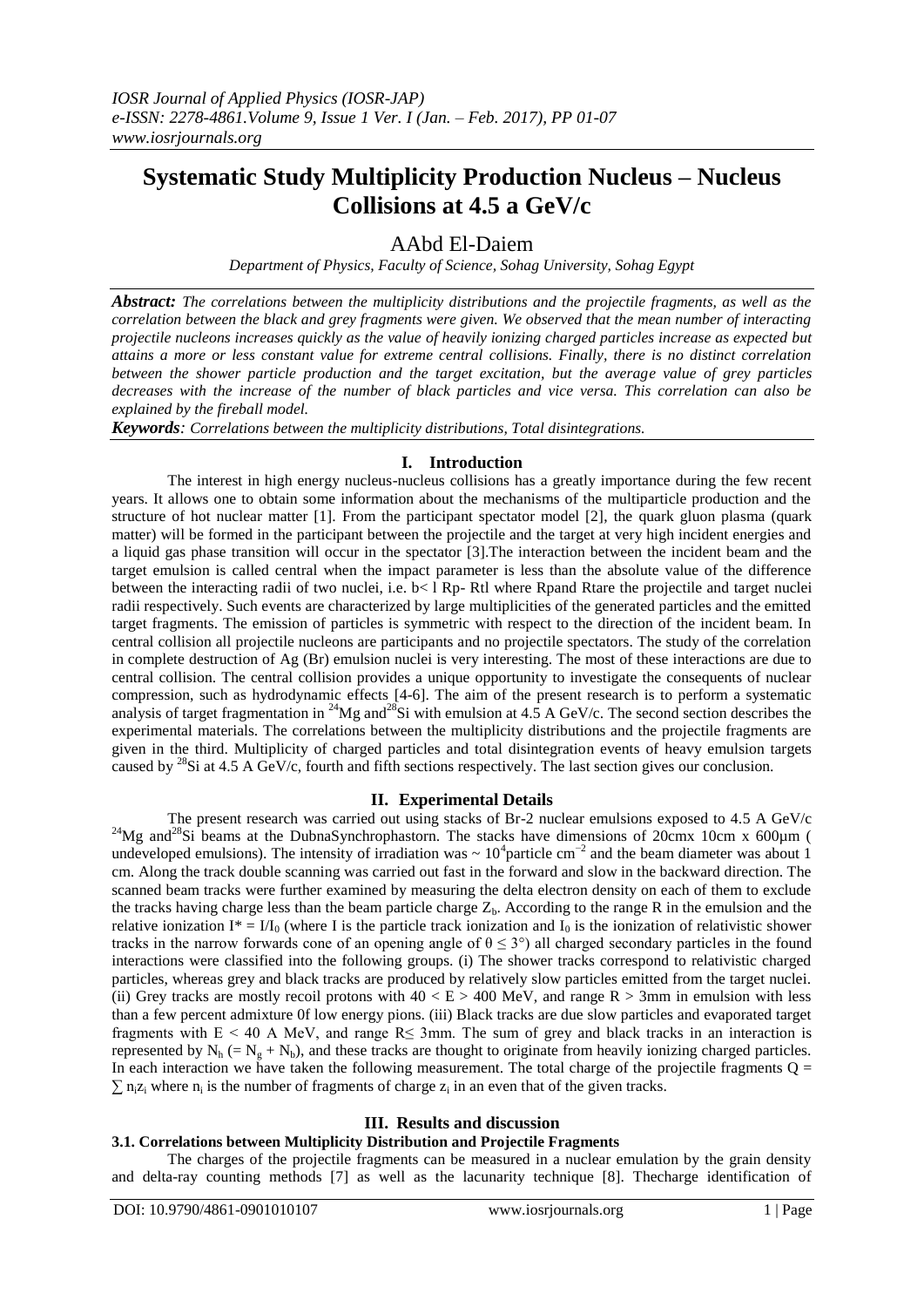relativistic fragment (of  $Z \ge 2$ ) has been made by measuring the gap length along the track which is associated with the energy loss. To identify the charge of a trackby this method, one measures the frequency of the gaps with a length  $\geq 2$  µm in a distance of 2 cm along the track starting from the vertex. Thus, by counting the number of gaps of two tracks and knowing the charge of one, then the charge of the other can be determined from the inverse proportionality of gaps with charges. In this research, the charges of the projectile spectator were identified by means of the delta ray counting method. Let  $n_{Mg}$ ,  $n_{Si}$  and  $n_z$  denote the experimental track delta ray densities of the incident  $^{24}Mg$ ,  $^{28}Si$  nucleus and projectile fragment with charge respectively. In nuclear emulsion we can measure the charges of all projectile fragments. Then the number of interacting nucleons of the projectilenucleus is on average  $N_{\text{ini}}=A_p - 2Q$ , where Q is the total charge. The relationship between N<sub>i</sub> (i = g, b, h) with Q should be observed [9]. Figure 1 shows the correlations between N<sub>i</sub> and Q at 4.5 A GeV/c (open circles) for <sup>24</sup>Mg and (solid circles) for <sup>28</sup>Si with emulsion collision. Figure 1a, b and c correspond to the correlation  $\{N_i\}$  with Q respectively. One can see that negative correlations between  $\{Ni\}$  and Q are obtained. The Nidistributions for events with different Q regions are shown in Fig. 2, 3 and 4receptively. The dotted and solid histogram correspond to the experimental data for <sup>24</sup>Mg and<sup>28</sup>Si with emulsion collisions at 4.5 A GeV/c Fig. 1 a, b and c are the results for events with Q=0, Q=2-6 and Q=7-12 for <sup>24</sup>Mg and Q = 0, Q = 2-7 and  $Q = 8-14$  for <sup>28</sup>Si. One can see that themultiplicity of fragments has a wide and even distribution at small Q. The number of events with low multiplicity increases and the number of events with high multiplicity decreases with increasing value of Q. The multiplicity distribution becomes narrow at great Q. The mean multiplicities of events with different Q are shown in Table 1. One can see that the mean multiplicities decrease with increasing value of Q. The negative correlation between  $N_i$  and Q is determined by the nuclear geometry. For a projectile and target,  $N_i$  increases with decreasing the impact parameter. For  $N_b$ , there is a saturation effect appearing if the impact parameter is small enough i.e.,  $N<sub>b</sub>$  does not decrease. But the projectile spectator, the value of Q decreases with increasing the impact parameter.

#### **3.2. Multiplicity of Secondary Particles**

The Multiplicity characteristics provide a valuable tool to investigate the mechanism of the nucleusnucleus interaction. The study of the secondary track multiplicities (shower, grey and black particles) from heavy ion interactions provides information about the mechanism of production of these particles. At high energy the nuclear interaction is a collision between the incident projectile and the nucleon of the target. The energy transfer during these collisions creates relativistic particles. In the present paper, the dependence of the secondary particles on the number of heavily ionizing tracks Nhhas been studied. It is known that the impact parameter is difficult to be measured experimentally, so the multiplicity of the target fragment Nbconsidered as a measure of the impact parameter (11): the higher the Nh, the lower the impact parameter, and vice versa. The average multiplicities  $\langle NS \rangle$ ,  $\langle Ng \rangle$ ,  $\langle Nb \rangle$ ,  $\langle Nh \rangle$  and  $\langle Nint \rangle$  for <sup>24</sup>Mg and <sup>28</sup>Si interactions at different impact parameter are presented in Table 2. It is clear that these values increase as Nhincreases (decreasing impact parameter). The highest value of them is obtained for events. With Nh≥ 28 for which complete destruction of the heavy component AgBr of the target nuclei takes place. From Table2, it can be seen that the average multiplicities of the secondary particles depend on the impact parameter. This also means that the degree of centrality of the interaction increases at smaller impact parameters. Figure 5 represents the experimental data of the probability distributions of shower, gray, black and compound multiplicity particles for the interaction of  $^{24}Mg$  and  $^{28}Si$  with emulsion. From this figure, one can see that the Nb multiplicity distribution in<sup>28</sup>Si with emulsion is almost similar to that in <sup>24</sup>Mg with emulsion interactions, which indicate that the target-associated particles are characterized by a weak dependence on the projectile mass number Ap. This result is consistent with [10,11]. The Ns and Ng multiplicity distributions become broader with the increase of Ap. The highest value of the multiplicity in Figure 5, accurse at small values of Ns and decreases as Apof the projectile increases. As already known, the grey particles are emitted shortly after the passage of the leading hadron. Therefore, one may expect that it is worth to use the compound multiplicity of the grey and shower particles. The variable Nc which equals the sum of Ns and Ng is used to study the particle production mechanism. The compound multiplicity for<sup>24</sup>Mg and <sup>28</sup>Si at 4.5 A GeV/c interactions for these two reactions are consistent with each other, and it can be seen that the peak of the distribution shifts towards a higher value of Nc with decreasing projectile mass. Also, it may further be seen that the Nc- distributions becomes border with increasing projectile mass.

# **3.3. Total Disintegration Events of Heavy Emulsion Targets Produced by 4.5AGeV/c.**

In this section, the criterion Nh≥ 28 is used to select events for the total disintegration of AgBr nuclei in nuclear emulsion. It is found that this condition corresponds to the destruction of target nucleus into nearly individual nucleons without a measurable residual nucleus existing .Since then; this criterion is used to select the total disintegration events of AgBr. The multiplicity correlations among various charged secondary produced in nucleus–nucleus collision have been studied exclusively. However, little attention has been paid to studying the multiplicity correlations of these secondary charged particles in the total disintegration of AgBr nuclei caused by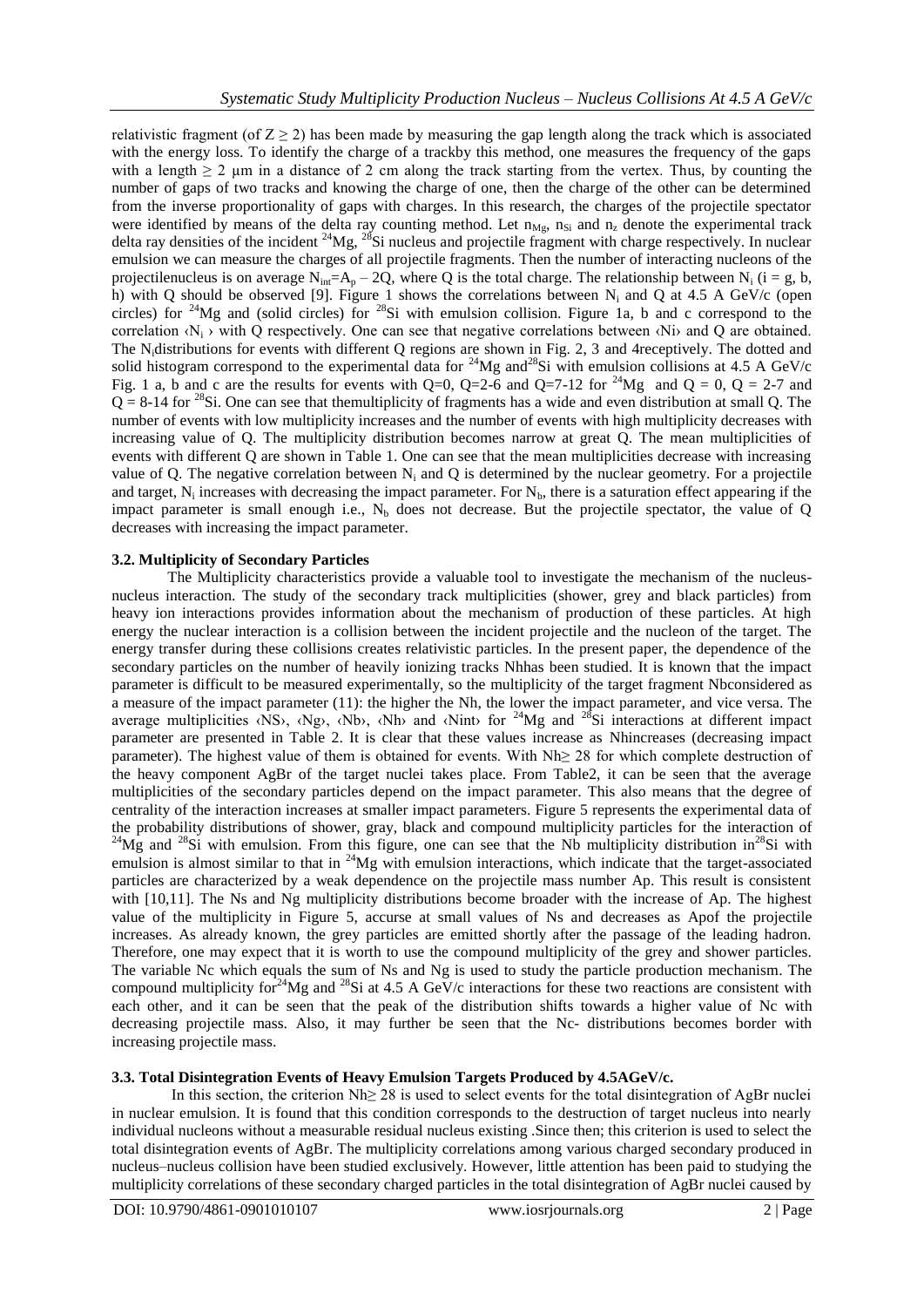the projectile. Thus, in this work, we have studied some multiplicity correlations of the type  $\langle Ni \rangle$ ), where i and i mean shower, grey and black particles, and  $i \neq j$  for the total disintegration events produced in <sup>28</sup>Si with AgBr interactions at 4.5 A Gev/c. From Fig.6 we can see that there are practically no dependences of and ‹Ng›, ‹Nb› on Ns for the total disintegration events of <sup>28</sup>Si with AgBr collision, signifying that the target excitation is independent of the production of relativistic particles in the total disintegration events, which means that the target excitation reach its maximum in the total disintegration events. From Figs 7 and 8 we can also see that there are prectically no dependences of  $\langle N_s \rangle$  on  $N_g$  and  $N_b$ , signifying that the number of relativistic particles produced in total disintegration events is independent of the target excitation. The dependence of ‹Nb› on Ng is plotted in Fig.7. It is clear from this figure that the value of  $\langle N_{b} \rangle$  decreases with the value of Ng increasing, and vice versa, the value of <Ng >decreases with the increase of Nb(see Fig.8). These observations further support our conclusion above and can be explained by the fireball model [12]. The correlation of  $\langle N_{b} \rangle$  with Ng can be fitted by a linear relation in the form  $\langle N_b \rangle = a \pm b$  Ng with best fitting parameter a =20.83  $\pm$  0.73 and b = -0.35  $\pm$ 0.03. For the linear relation of  $\langle Ng \rangle$  to Nb, the best fitting parameters are a =27.92  $\pm$  1.12 and b = 0.56  $\pm$  0.08. It is interesting to note that all correlation coefficients of inclination in the total disintegration events of  $^{28}Si$  with AgBr collision are negative, which are the same as the results from, p-emulsion, central  $^{12}C$  with AgBr collision at the same energy  $[13]$  and <sup>16</sup>O with AgBr collisions at the same energy  $[14]$ .

# **IV. Conclusions**

From the investigation of particles emitted from <sup>24</sup>Mg and<sup>28</sup>Si with emulsion collisions, we can make the following conclusion: (i) Correlation between multiplicity distributions and projectile fragments, (ii) we can see that negative correlations between  $\langle N_i \rangle$  and Q, the number of events with high multiplicity decreases with increasing value of Q and themultiplicity distribution becomes narrow at great Q .We observed that the mean number of interacting projectile nucleons increases quickly as the value of Nhincrease, as expected but attains a more or less constant value for extreme central collisions. (iii) There is no distinct correlation between the shower particle production and the target excitation, but the average value of grey particles decreases with the increase of the number of black particles, and vice versa. This correlation can also by explained by the fireball model.

# **Reference**

- [1]. OyniecG*Int. J. Mod. Phys.* **A17** 3107 (2002).
- [2]. GlauberR G In Lectures of Theoretical Physics, (Eds) WE Britin, Dunham L*G PhD dissertation Interscience, NewYourk* **1**: 315 (1959).
- [3]. Mu Y G*Phys. Lett.***83** 3617 (1997).
- [4]. Beavis D S, Fung S Y, Gom W, Keano D, Y M Liu Y M, Poe R T, Van Dalen G and Vient M*Phys.Rev. Lett.***54** 1652 (1979).
- [5]. Beckmann P, Gustafasson H A, and Gutbrod H H, Kalmpert K H, Kolb B, Loehren H, Posanzer A M, Ritter H G,Shmidt H R, and Siemiarcz T CK*, Mod. Phys.*Lett.**A2.** 163- 168 (1987).
- [6]. Csernai L P, Freier P, Mevissen J, Nguyen H, and Waters L, *Phys.Rev.*C **34**, 1270(1986)
- [7]. Jain P L, Aggarwal M M and Gomber K L*Phys. Rev.* C **34** 726 (1986)
- [8]. Ghosh D, Das S K and Ghosh K*NuovoCimento* **A110** 565 (1997).
- [9]. Solite M E, Abd El Daiem A, *Int. J. Phys. Sci.***Vol.2** (12) P 324-330(2007)
- [10]. Tariq M et al *Int. J. Mod .Phys*. **E4** 347 (1995).
- [11]. Sherif M M et al *Int. J. Mod. Phys.***E2** 835 (1993).
- [12]. Jilany M A*, Nucl.Phys.***A 579** 627(1994).
- [13]. Singh P, Khan M S and Khushnood H*Can. J. Phys.***76** 559 (1998).
- [14]. Zhang D H et al *Chin .Phys.***Vol.15** No 11 November (2006)

# **Table 1:** Average multiplicities of target fragments in <sup>24</sup>Mg and <sup>28</sup>Si with emulsion collisions at 4.5 A GeV/c.

|            |              | _              |                |                |
|------------|--------------|----------------|----------------|----------------|
| Projectile | $Q$ (region) | $(N_g)$        | $(N_b)$        | $N_{h}$        |
| $^{24}$ Mg | $0 = C$      | $22.1 \pm 1.1$ | $10.1 \pm 1.1$ | $32.1 \pm 1.2$ |
|            | $Q = 2 - 6$  | $8.8 \pm 0.9$  | $6.20 \pm 0.7$ | $14.8 \pm 0.9$ |
|            | $Q = 7-12$   | $2.2 \pm 0.4$  | $2.30 \pm 0.5$ | $2.40 \pm 0.3$ |
| $^{28}$ Si | $0 = C$      | $19.4 \pm 0.8$ | $11.9 \pm 1.5$ | $31.3 \pm 1.0$ |
|            | $Q = 2-7$    | $10.8 \pm 0.9$ | $7.90 \pm 1.3$ | $18.8 \pm 1.2$ |
|            | $Q = 8-14$   | $2.40 \pm 0.3$ | $2.80 \pm 0.3$ | $5.50 \pm 0.7$ |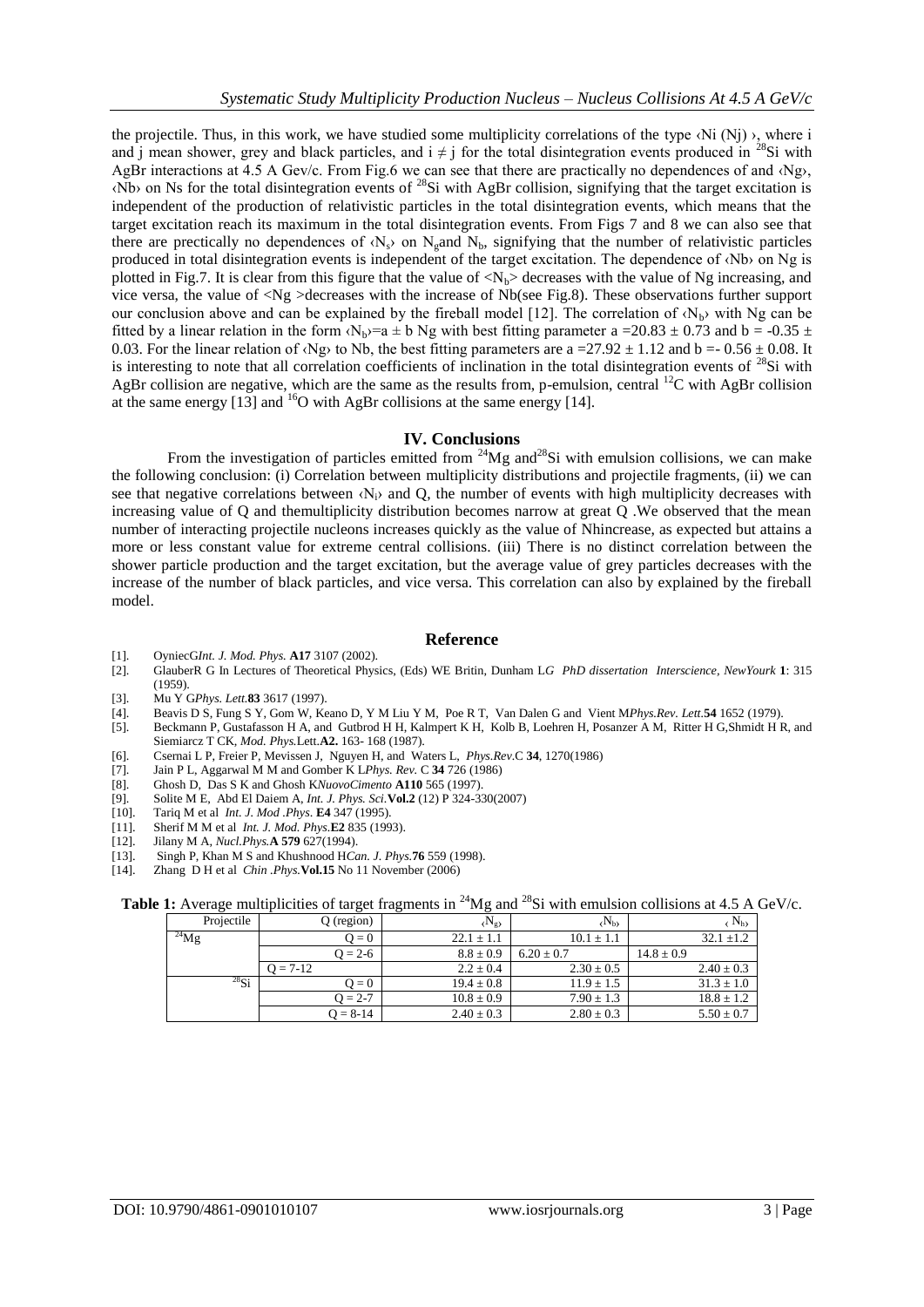| $\alpha$ . The set of $\alpha$ is $\alpha$ in $\alpha$ in $\alpha$ in $\alpha$ in $\alpha$ is a set of $\alpha$ in $\alpha$ in $\alpha$ is a set of $\alpha$ is a set of $\alpha$ is a set of $\alpha$ is a set of $\alpha$ is a set of $\alpha$ is a set of $\alpha$ is a set of $\alpha$ is a s |            |                       |                             |                  |                  |                       |                     |                         |  |  |
|---------------------------------------------------------------------------------------------------------------------------------------------------------------------------------------------------------------------------------------------------------------------------------------------------|------------|-----------------------|-----------------------------|------------------|------------------|-----------------------|---------------------|-------------------------|--|--|
|                                                                                                                                                                                                                                                                                                   | Event      | $\langle N_s \rangle$ | $\langle N_{\rm g} \rangle$ | $(N_b)$          | $(N_h)$          | $\langle n_b \rangle$ | $<\!N_{\rm int}\!>$ | $\langle n_{s} \rangle$ |  |  |
|                                                                                                                                                                                                                                                                                                   |            |                       |                             |                  |                  | $\langle n_h \rangle$ |                     | $\leq n_{int}$          |  |  |
| <b>Total Sample</b>                                                                                                                                                                                                                                                                               | $^{24}Mg$  | $10.99 \pm 0.28$      | $8.08 \pm 0.29$             | $5.31 \pm 0.13$  | $13.39 \pm 0.42$ | 0.40                  | $12.71 \pm 0.24$    | 0.87                    |  |  |
|                                                                                                                                                                                                                                                                                                   | $^{28}$ Si | $11.81 \pm 0.32$      | $7.08 \pm 0.25$             | $5.66 \pm 0.19$  | $12.74 \pm 0.41$ | 0.44                  | $14.42 \pm 0.34$    | 0.82                    |  |  |
| $N_h = 0.1$                                                                                                                                                                                                                                                                                       | $^{24}Mg$  | $3.91 \pm 0.27$       | $0.34 \pm 0.04$             | $0.16 \pm 0.03$  | $0.50 \pm 0.04$  | 0.33                  | $7.92 \pm 0.36$     | 0.49                    |  |  |
|                                                                                                                                                                                                                                                                                                   | $^{28}$ Si | $2.95 \pm 0.32$       | $0.28 \pm 0.03$             | $0.20 \pm 0.03$  | $0.48 \pm 0.04$  | 0.42                  | $5.40 \pm 0.45$     | 0.55                    |  |  |
| $N_h = 2-7$                                                                                                                                                                                                                                                                                       | $^{24}$ Mg | $7.05 \pm 0.33$       | $2.63 \pm 0.10$             | $1.93 \pm 0.08$  | $4.55 \pm 0.10$  | 0.42                  | $11.23 \pm 0.34$    | 0.62                    |  |  |
|                                                                                                                                                                                                                                                                                                   | $^{28}$ Si | $7.37 \pm 0.29$       | $2.34 \pm 0.09$             | $1.86 \pm 0.09$  | $4.63 \pm 0.07$  | 0.40                  | $4.00 \pm 0.59$     | 0.84                    |  |  |
| $N_h = 8-27$                                                                                                                                                                                                                                                                                      | $^{24}$ Mg | $12.60 \pm 0.44$      | $8.88 \pm 0.26$             | $7.41 \pm 0.18$  | $16.29 \pm 0.37$ | 0.45                  | $23.12 \pm 0.20$    | 0.55                    |  |  |
|                                                                                                                                                                                                                                                                                                   | $^{28}$ Si | $13.52 \pm 0.34$      | $8.63 \pm 0.23$             | $7.63 \pm 0.23$  | $16.26 \pm 0.37$ | 0.47                  | $17.00 \pm 0.67$    | 0.80                    |  |  |
| $N_h \geq 27$                                                                                                                                                                                                                                                                                     | $^{24}$ Mg | $21.84 \pm 0.39$      | $23.41 \pm 0.56$            | $12.3 \pm 0.33$  | $35.73 \pm 0.50$ | 0.34                  | $23.97 \pm 0.02$    | 0.90                    |  |  |
|                                                                                                                                                                                                                                                                                                   | $^{28}$ Si | $25.80 \pm 0.62$      | $19.91 \pm 0.39$            | $14.02 \pm 0.27$ | $33.93 \pm 0.49$ | 0.41                  | $23.52 \pm 0.31$    | 1.10                    |  |  |
| $N_h \geq 8$                                                                                                                                                                                                                                                                                      | $^{24}$ Mg | $15.78 \pm 0.39$      | $14.07 \pm 0.41$            | $9.17 \pm 0.27$  | $23.24 \pm 0.52$ | 0.39                  | $23.76 \pm 0.10$    | 0.66                    |  |  |
|                                                                                                                                                                                                                                                                                                   | $^{28}$ Si | $18.32 \pm 0.26$      | $13.04 \pm 0.33$            | $10.13 \pm 0.23$ | $23.16 \pm 0.49$ | 0.43                  | $23.55 \pm 0.19$    | 0.78                    |  |  |

Table 2. Average secondary charged particles multiplicities of inelastic interactions of <sup>24</sup>Mg and <sup>28</sup>Si with emulsion at 4.5A GeV/c.



**Fig.1 (a)** Correlation between  $\langle N_g \rangle$  and Q, (b) Correlation between  $\langle N_b \rangle$  and Q, (c) Correlation between  $\langle N_h \rangle$ and Q, in <sup>24</sup>Mg and <sup>28</sup>Si interactions with emulsion at 4.5 A GeV/c.



**Fig. 2 (a)** The  $N_h$  distributions for events with  $Q=0$ , **(b)** The  $N_h$  distribution for events with  $Q=2-6$ , 2-7, **(c)** The  $N_h$  distribution for events with Q=7-12, 8-14, in <sup>24</sup>Mg and <sup>28</sup>Si interactions with emulsion at 4.5 A GeV/c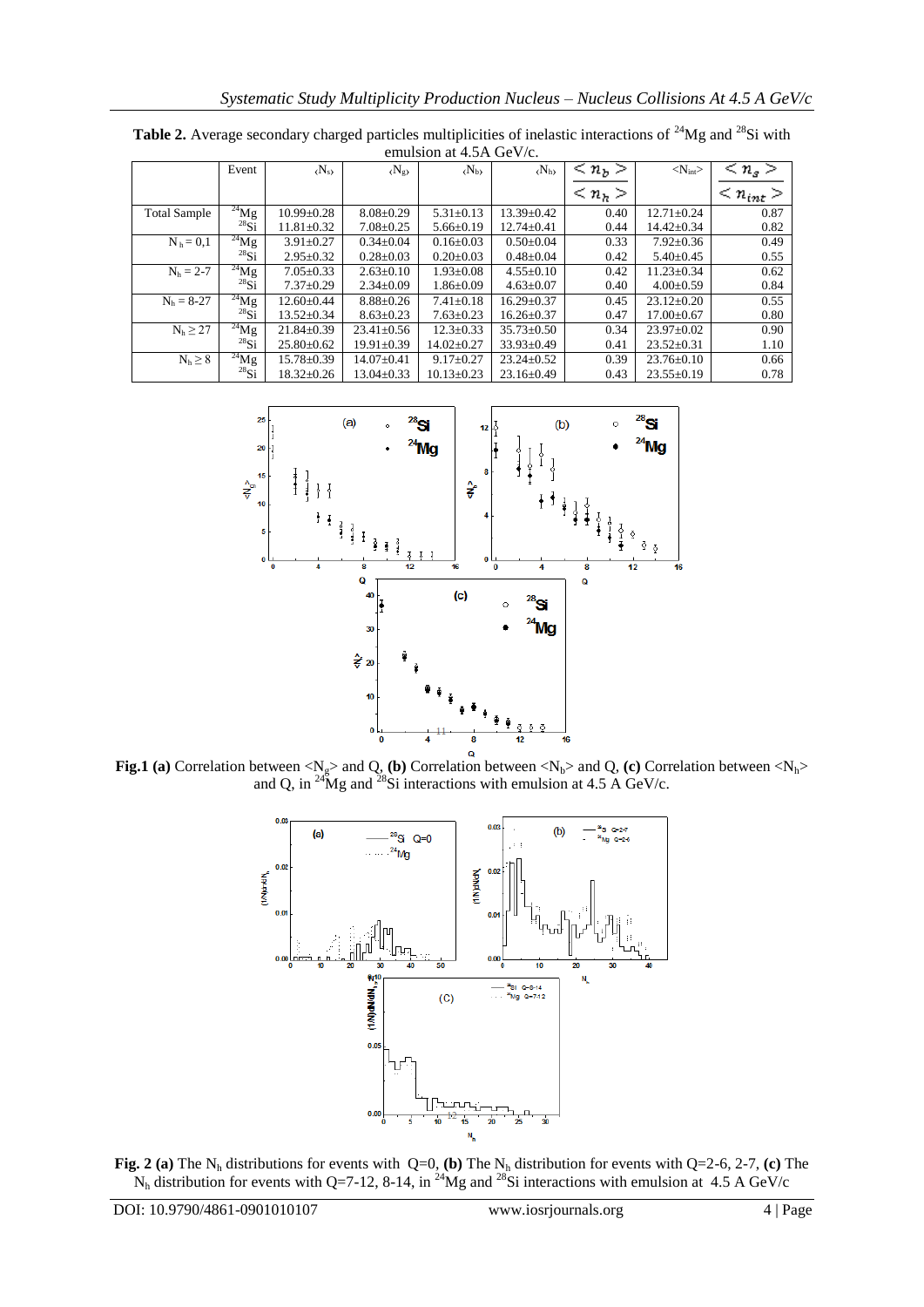

**Fig. 3 (a)** The N<sub>b</sub> distributions for events with  $Q=0$ , **(b)** The N<sub>b</sub> distribution for events with  $Q=2-6$ , 2-7, **(c)** The  $N_b$  distribution for events with Q=7-12, 8-14, in <sup>24</sup>Mg and <sup>28</sup>Si interactions with emulsion at 4.5 A GeV/c



**Fig. 4 (a)** The N<sub>g</sub> distributions for events with  $Q=0$ , **(b)** The N<sub>g</sub> distribution for events with  $Q=2-6$ , 2-7, **(c)** The N<sub>g</sub> distribution for events with Q=7-12, 8-14, in <sup>24</sup>Mg and <sup>28</sup>Si interactions with emulsion at 4.5 A GeV/c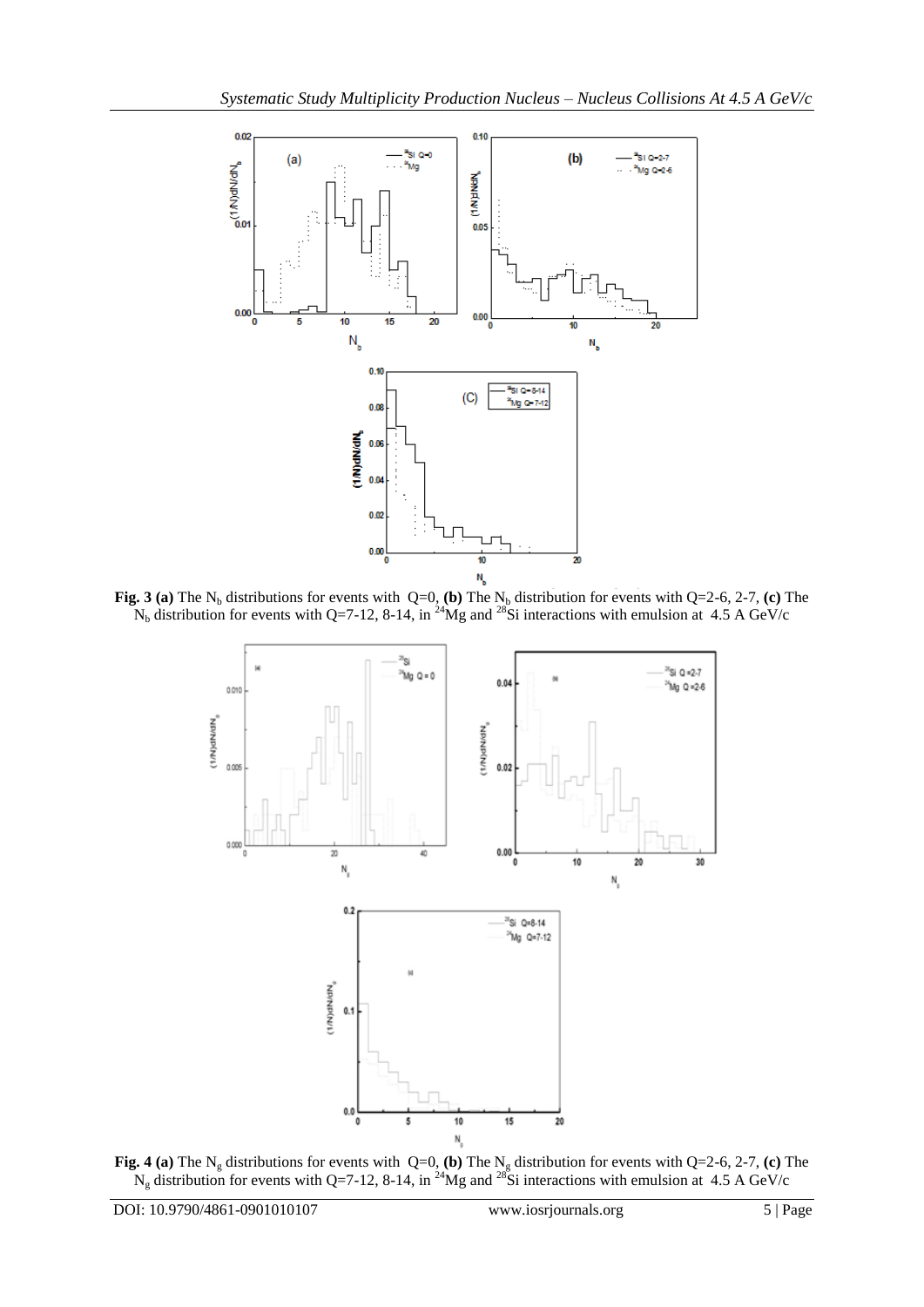

**Fig. 5 (a)** Multiplicity distribution of shower N<sub>s</sub>, (b) Multiplicity distribution of gray N<sub>g</sub>, (c) Multiplicity distribution of black N<sub>b</sub> and (d) Multiplicity distribution of compound particles N<sub>c</sub>, emitted from the <sup>24</sup>Mg and  $^{28}$ Si interactions with emulsion at 4.5 A GeV/ c.



**Fig. 6** Variations of  $\langle N_g \rangle$  and  $\langle N_b \rangle$  as a function of  $N_s$ .